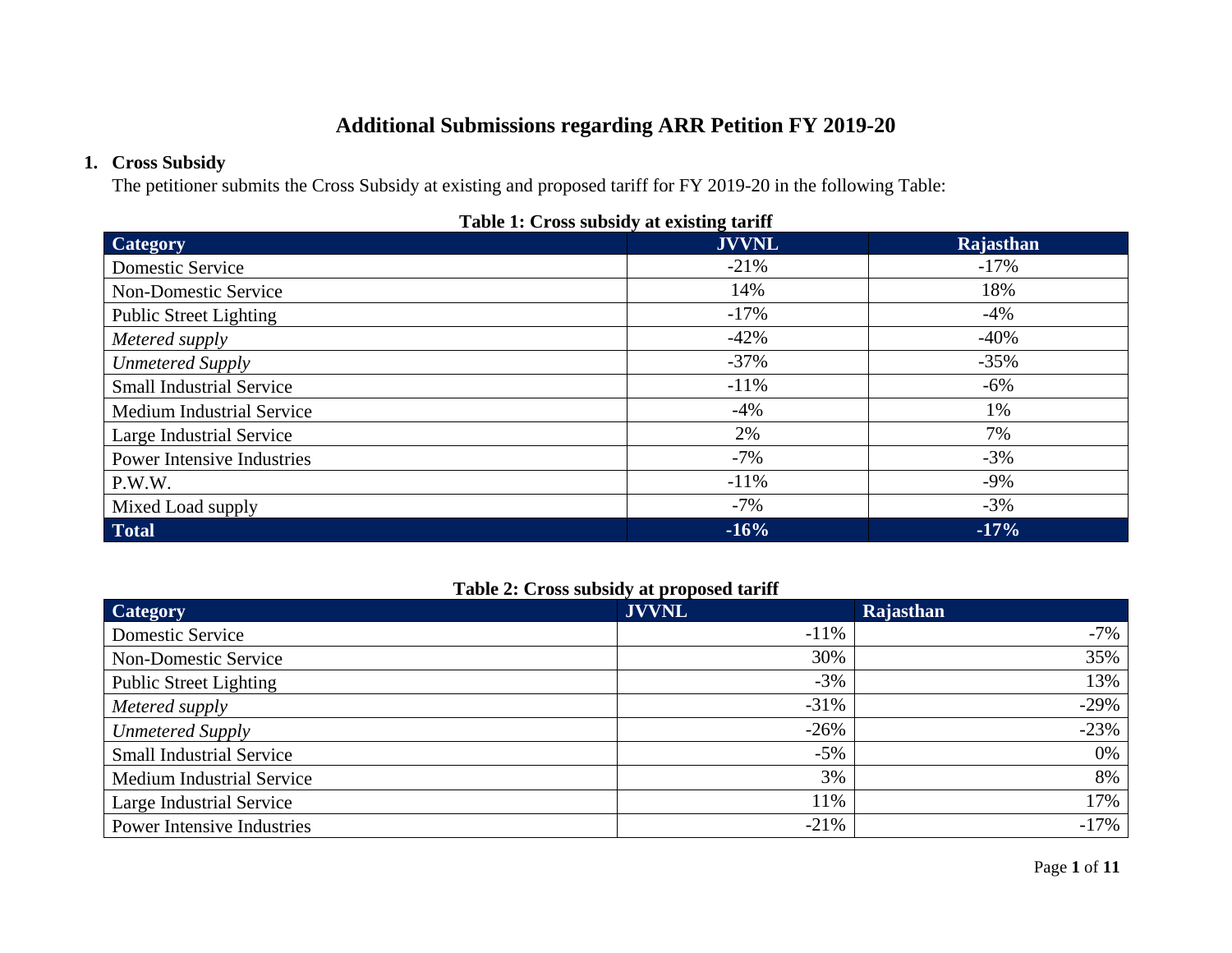| P.W.W                | 70/                   | $\prime\prime\prime$ |
|----------------------|-----------------------|----------------------|
| Mixed<br>Load supply | $\Omega$ <sub>2</sub> | $A_0$<br>⊶<br>. 70   |
| <b>Total</b>         | $-7%$                 | $7\%$                |

# **2. Voltage wise Cost of Supply:**

- As per the Commission's directive, Discom is required to furnish details of Voltage wise Cost of Supply in accordance to Hon'ble APTEL judgment in Appeal No 102 of 2010.
- In the judgment referred above, the Tribunal had recognized the difficulty in determination of cost of supply to different categories of consumers. However, instead of waiting indefinitely for availability of the entire data, the Tribunal had suggested a simple method which would take into account the major cost element. The Tribunal had suggested determination of voltage-wise cost of supply taking into account the major cost element which would be applicable to all the consumers connected at a particular voltage level.
- • According to the said judgment, in the absence of segregated network costs, it would be prudent to work out voltage-wise cost of supply taking into account the distribution losses at different voltage levels. As power purchase cost is a major component of tariff, the power purchase cost can be apportioned at different voltage levels taking into account the distribution losses at the relevant voltage level and the upstream system.
- The system study to determine voltage wise technical losses is under process and hence voltage wise technical losses are not available at the moment.
- In the absence of voltage wise technical losses, the petitioner has considered the technical distribution losses in the distribution network approved by the Hon'ble Commission for 2006-07 in the order on determination of wheeling charges and cross subsidy surcharge for the year 2006-07 dated 19th September 2006 to work out voltage wise power purchase cost for 2006-07. For commercial losses, the APTEL judgement has suggested apportionment of difference of total and technical losses i.e. commercial losses across all voltage levels in proportion to the sales plus technical losses at the respective voltage levels. In this manner, the total losses have been apportioned at different voltage levels.
- $\bullet$ The following table gives the details of apportionment of total losses for FY 2006-07:

| Voltage Level | Sales (MU) | Voltage<br>wise Tech<br>Loss (%) | Trans-<br>mission<br>Loss | Sales $+$<br><b>Tech Loss</b><br>(MU) | Tech.<br>Losses<br>(MU) | Comm<br>Losses<br>(MU) | <b>Total Loss</b><br>(MU) | <b>Energy Input</b><br>(MU) |
|---------------|------------|----------------------------------|---------------------------|---------------------------------------|-------------------------|------------------------|---------------------------|-----------------------------|
| $132$ KV      | 227.83     | 0%                               | .60%                      | 241.34                                | 13.52                   | 57.68                  | 71.19                     | 299.02                      |

# **Table 3: Voltage-wise cost of supply for FY 2018-19**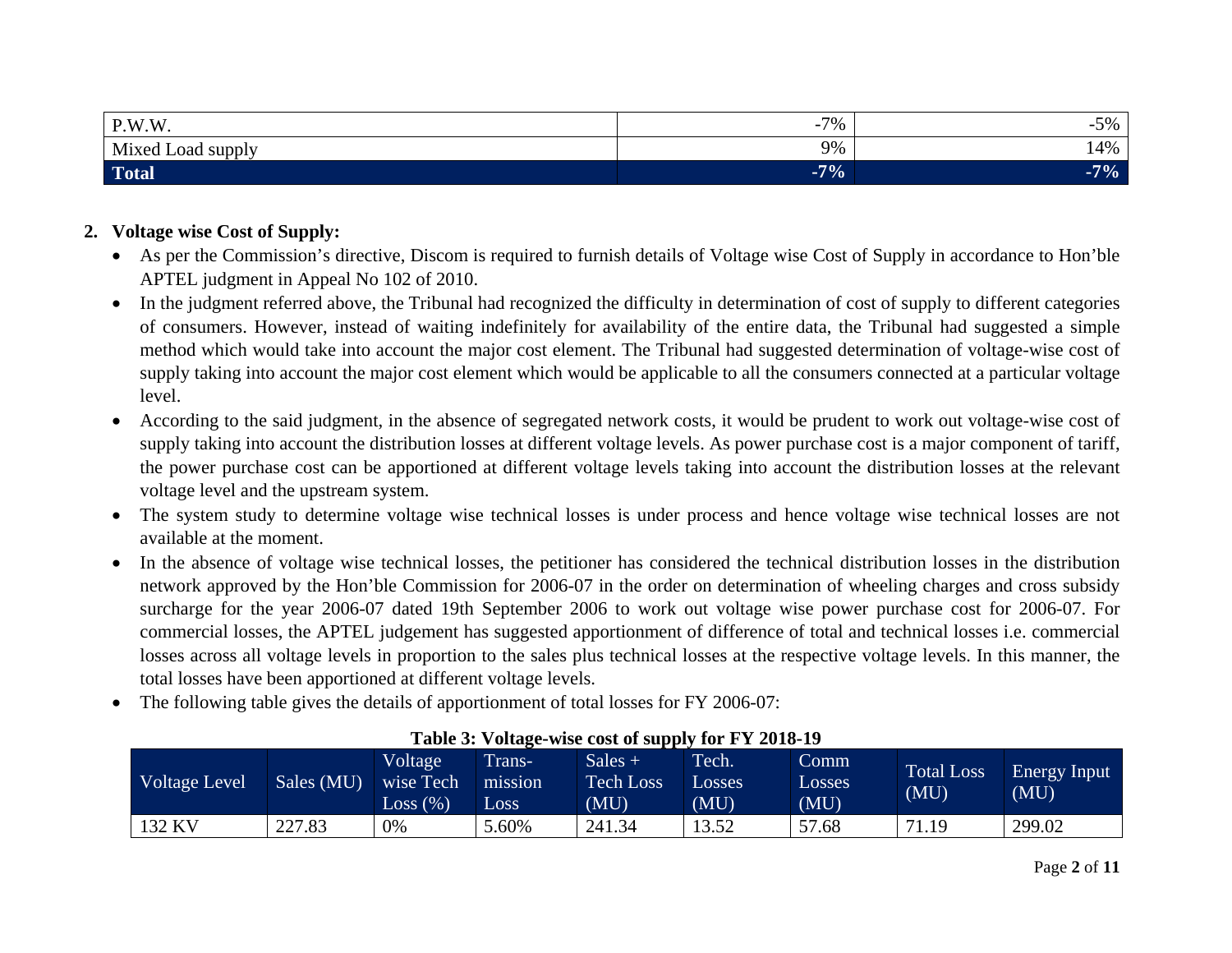| Voltage Level | Sales (MU) | Voltage<br>wise Tech<br>Loss (%) | Trans-<br>mission<br>Loss | $Sales +$<br><b>Tech Loss</b><br>(MU) | Tech.<br>Losses<br>(MU) | Comm<br>Losses<br>(MU) | <b>Total Loss</b><br>(MU) | Energy Input<br>(MU) |
|---------------|------------|----------------------------------|---------------------------|---------------------------------------|-------------------------|------------------------|---------------------------|----------------------|
| 33 KV         | 328.83     | 3.80%                            | 5.60%                     | 362.10                                | 33.27                   | 86.53                  | 119.80                    | 448.63               |
| 11 KV         | ,120.74    | 8.80%                            | 5.60%                     | 1,353.21                              | 232.46                  | 323.38                 | 555.85                    | 1,676.59             |
| <b>LT</b>     | 4,609.31   | 16.55%                           | 5.60%                     | 6,669.10                              | 2,059.80                | 1,593.75               | 3,653.54                  | 8,262.85             |
| Total         | 6,286.71   |                                  |                           | 8,625.75                              | 2,339.04                | 2,061.34               | 4,400.38                  | 10,687.09            |

• It is important to mention that the Discom has taken a number of steps to reduce AT&C losses at each voltage level. As such in order to arrive at voltage wise input energy, the total projected loss of FY 2019-20 has been apportioned between the different voltage levels in the same ratio as the voltage wise losses in FY 2006-07. Accordingly, input energy has been computed for different voltage levels for FY 2019-20 and the total power purchase cost has been apportioned between different voltages on the basis of energy input required as shown below:

| <b>Voltage</b><br><b>Level</b> | Sales (MU)   | <b>Total Losses</b><br>(MU) | <b>Energy Input</b><br><b>Required (MU)</b> | <b>Total Power Purchase Cost</b><br><b>(Excluding Transmission)</b><br>$Cost)$ (Rs Cr) | Cost per unit sold |
|--------------------------------|--------------|-----------------------------|---------------------------------------------|----------------------------------------------------------------------------------------|--------------------|
|                                | $\mathbf{A}$ | $\mathbf{B}$                | $C = A + B$                                 | D                                                                                      | $E=D/A*10$         |
| 132 KV                         | 967          | 132                         | 1,100                                       | 436                                                                                    | 4.51               |
| 33 KV                          | 3,885        | 222                         | 4,108                                       | 1,630                                                                                  | 4.19               |
| 11 KV                          | 3,169        | 1,032                       | 4,201                                       | 1,667                                                                                  | 5.26               |
| <b>LT</b>                      | 16,023       | 6,783                       | 22,807                                      | 9,049                                                                                  | 5.65               |
| <b>Total</b>                   | 24,045       | 8,170                       | 32,215                                      | 12,782                                                                                 | 5.32               |

**Table 4: Voltage-wise power purchase cost for FY 2018-19**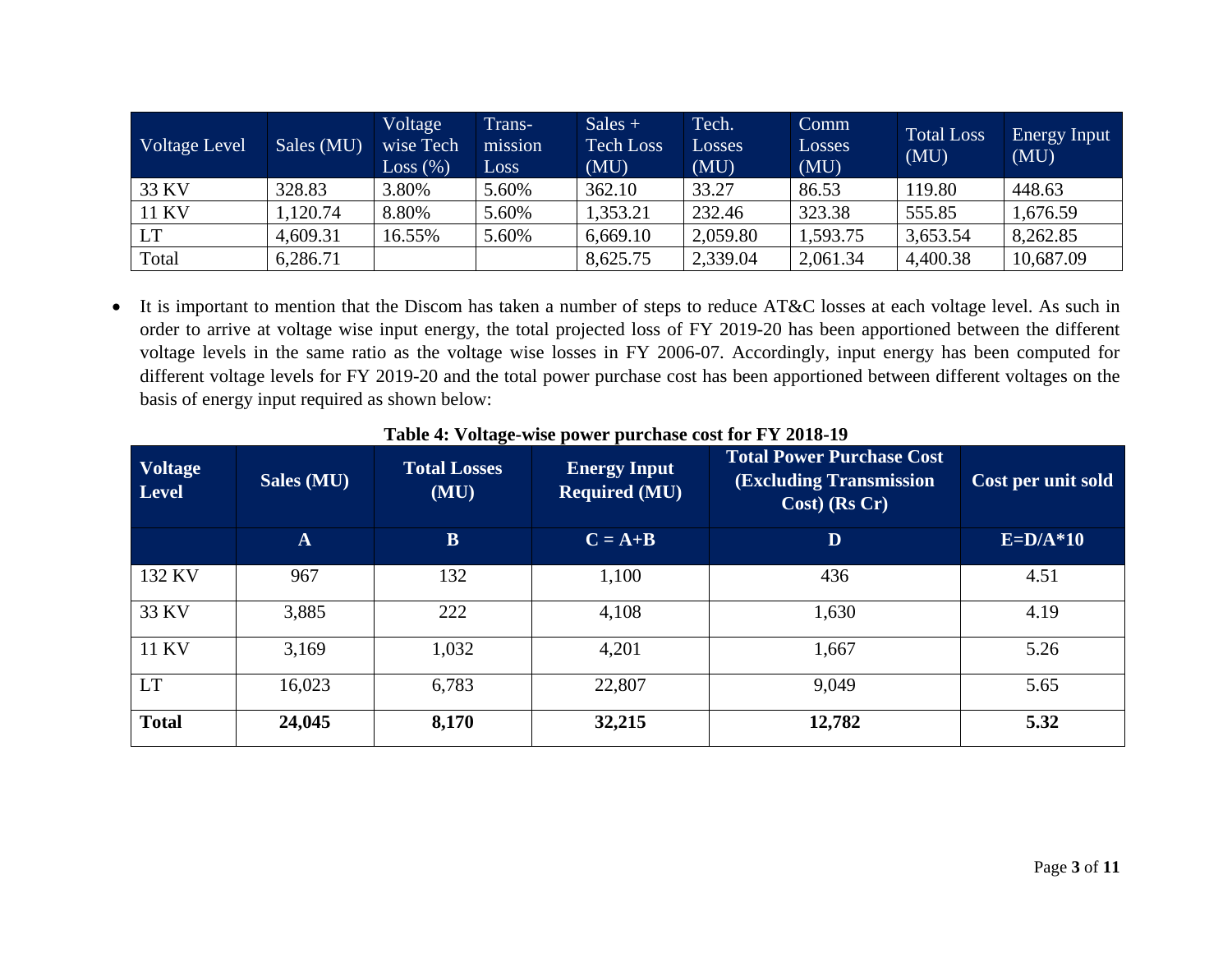| <b>Voltage</b><br><b>Level</b> | Sales $(MU)$ | <b>Total Losses</b><br>(MU) | <b>Energy Input</b><br><b>Required (MU)</b> | <b>Total Power Purchase Cost</b><br><b>(Excluding Transmission)</b><br>Cost) (Rs Cr) | Cost per unit sold |
|--------------------------------|--------------|-----------------------------|---------------------------------------------|--------------------------------------------------------------------------------------|--------------------|
|                                | $\mathbf{A}$ | $\mathbf{B}$                | $C = A+B$                                   | D                                                                                    | $E=D/A*10$         |
| 132 KV                         | 1,007.06     | 91.79                       | 1,098.85                                    | 499.45                                                                               | 4.96               |
| 33 KV                          | 4,044.91     | 543.04                      | 4,587.95                                    | 2,085.31                                                                             | 5.16               |
| 11 KV                          | 3,299.08     | 648.06                      | 3,947.14                                    | 1,794.05                                                                             | 5.44               |
| <b>LT</b>                      | 16,681.14    | 5,130.28                    | 21,811.42                                   | 9,913.69                                                                             | 5.94               |
| <b>Total</b>                   | 25,032.19    | 6,413.17                    | 31,445.37                                   | 14,292.49                                                                            | 5.71               |

### **Table 5: Voltage-wise network cost for FY 2019-20**

- According to the Hon'ble Tribunal's Judgment, in absence of segregated network costs, all the other costs such as Return on Equity, Interest on loan, Depreciation, interest on working capital and O&M costs can be pooled and apportioned equitably to all categories to determine the cost of supply.
- Various elements and computation of network cost per unit has been presented in the table below:

| <b>Elements</b>                     | Unit    | FY 2018-19               | FY 2019-20 |
|-------------------------------------|---------|--------------------------|------------|
| O&M Cost                            | Rs. Cr. | 1,572.52                 | 1,946.79   |
| Depreciation                        | Rs. Cr. | 900                      | 1037.88    |
| <b>Interest and Finance Charges</b> | Rs. Cr. | 3,168.98                 | 3,377.26   |
| <b>Interest on Working Capital</b>  | Rs. Cr. |                          |            |
| RoE                                 | Rs. Cr. | $\overline{\phantom{a}}$ | 327.56     |
| <b>Transmission Cost</b>            | Rs. Cr. | 1,925.95                 | 940.73     |

## **Table 6: Element-wise network cost for FY 2018-19 and FY 2019-20**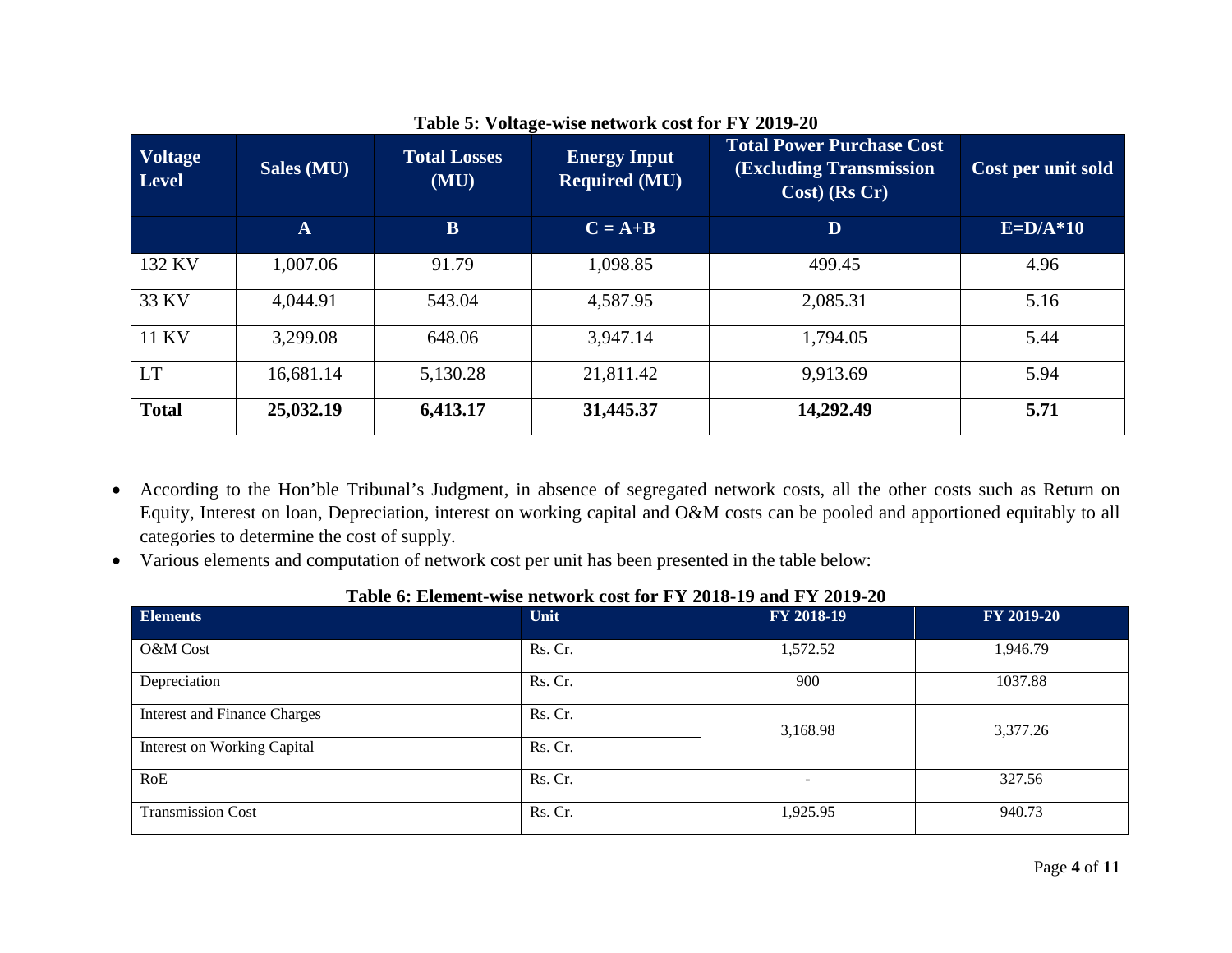| <b>Elements</b>                           | Unit    | FY 2018-19               | FY 2019-20               |
|-------------------------------------------|---------|--------------------------|--------------------------|
| Prior Period Expenses                     | Rs. Cr. | 444.89                   | 60.60                    |
| <b>Insurance Expenses</b>                 | Rs. Cr. | 27.06                    | 29.53                    |
| Other Expenses                            | Rs. Cr. | $\overline{\phantom{a}}$ | $\equiv$                 |
| Less: NTI                                 | Rs. Cr. | 673.87                   | 436.80                   |
| Less: Income from wheeling charges/CSS/AS | Rs. Cr. | 57.62                    | 57.62                    |
| Less: Income from Trading Activity        | Rs. Cr. | ۰                        | $\overline{\phantom{0}}$ |
| <b>Total Cost</b>                         | Rs. Cr. | 7,307.91                 | 7,225.93                 |
| Units Sold                                | MU      | 24,045.00                | 25,032.19                |
| Network Cost per Unit                     | Rs./kWh | 3.04                     | 2.89                     |

• Based on the methodology suggested by the Hon'ble Tribunal and details provided above, the voltage wise cost of supply for FY 2019-20 has been computed and shown in the following table.

| <b>Voltage-level</b> | <b>Power Purchase Cost per unit sold</b> | <b>Network Cost per unit of</b><br>sale | <b>Cost of Supply per Unit</b> |
|----------------------|------------------------------------------|-----------------------------------------|--------------------------------|
|                      | $\mathbf F$                              | G                                       | $H = F + G$                    |
| 132 KV               | 4.96                                     | 3.04                                    | 8.00                           |
| 33 KV                | 5.16                                     | 3.04                                    | 8.20                           |
| <b>11 KV</b>         | 5.44                                     | 3.04                                    | 8.48                           |
| LT                   | 5.94                                     | 3.04                                    | 8.98                           |

**Table 7: Voltage-wise cost of supply for FY 2018-19**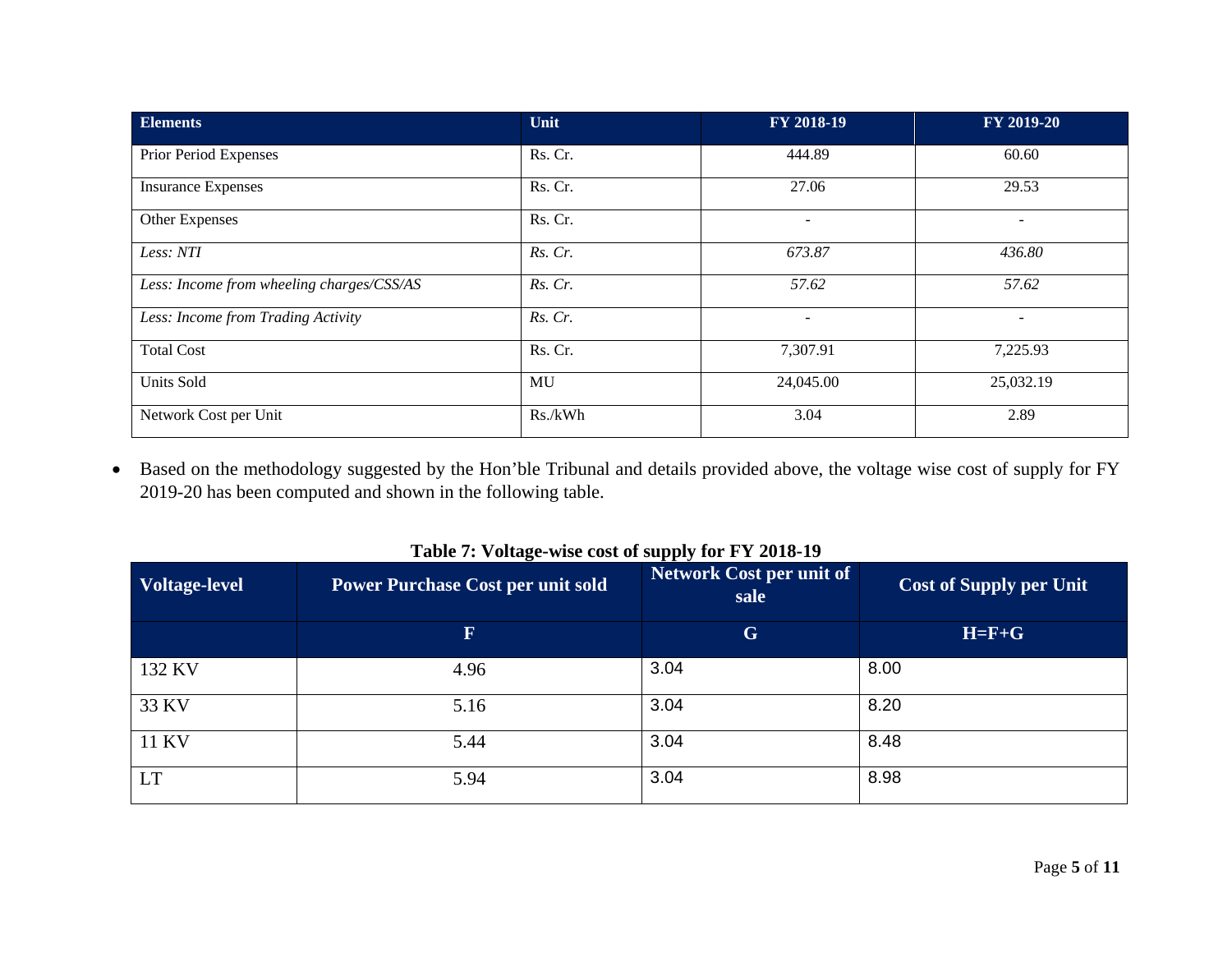| <b>Voltage-level</b> | <b>Power Purchase Cost per unit sold</b> | <b>Network Cost per unit of</b><br>sale | <b>Cost of Supply per Unit</b> |
|----------------------|------------------------------------------|-----------------------------------------|--------------------------------|
|                      | $\bold{F}$                               | G                                       | $H = F + G$                    |
| Total                | 5.71                                     | 3.04                                    | 8.75                           |

#### **Table 8: Voltage-wise cost of supply for FY 2019-20**

|               | $\bullet$                         | 1 1 V                            |                         |
|---------------|-----------------------------------|----------------------------------|-------------------------|
| Voltage Level | Power Purchase Cost per unit sold | Network Cost per unit of<br>sale | Cost of Supply per Unit |
|               | F.                                | $\mathbf G$                      | $H = F + G$             |
| 132 KV        | 4.96                              | 2.89                             | 7.85                    |
| 33 KV         | 5.16                              | 2.89                             | 8.05                    |
| 11 KV         | 5.44                              | 2.89                             | 8.33                    |
| <b>LT</b>     | 5.94                              | 2.89                             | 8.83                    |
| Total         | 5.71                              | 2.89                             | 8.60                    |

#### **3. Trading margin of 1 Paisa charged by RUVNL to Discoms**

RUVNL has been formed by GoR in December 2015 to carry out power trading business of state power sector utilities. Energy cost account for 80% of the total ARR of Discoms and efficiency improvement on this front has potential to significantly benefit the financial health of discoms leading to reduction in tariff of customers. RUVNL will be leveraging technology for Day ahead demand forecasting and day ahead scheduling, strengthening power purchase planning approaches and sales/purchase decision making, review of PPAs and TSAs with generators and Transmission companies, Procure power from additional sources at least cost and identifying new avenues to power procurement matching with load pattern of Rajasthan consumers. To meet these objectives of power procurement optimization and financial management, RUVNL will have to invest in latest technology and tools of power procurement, employ additional resources and also incur cost of setting up and running new company. Thus the coordination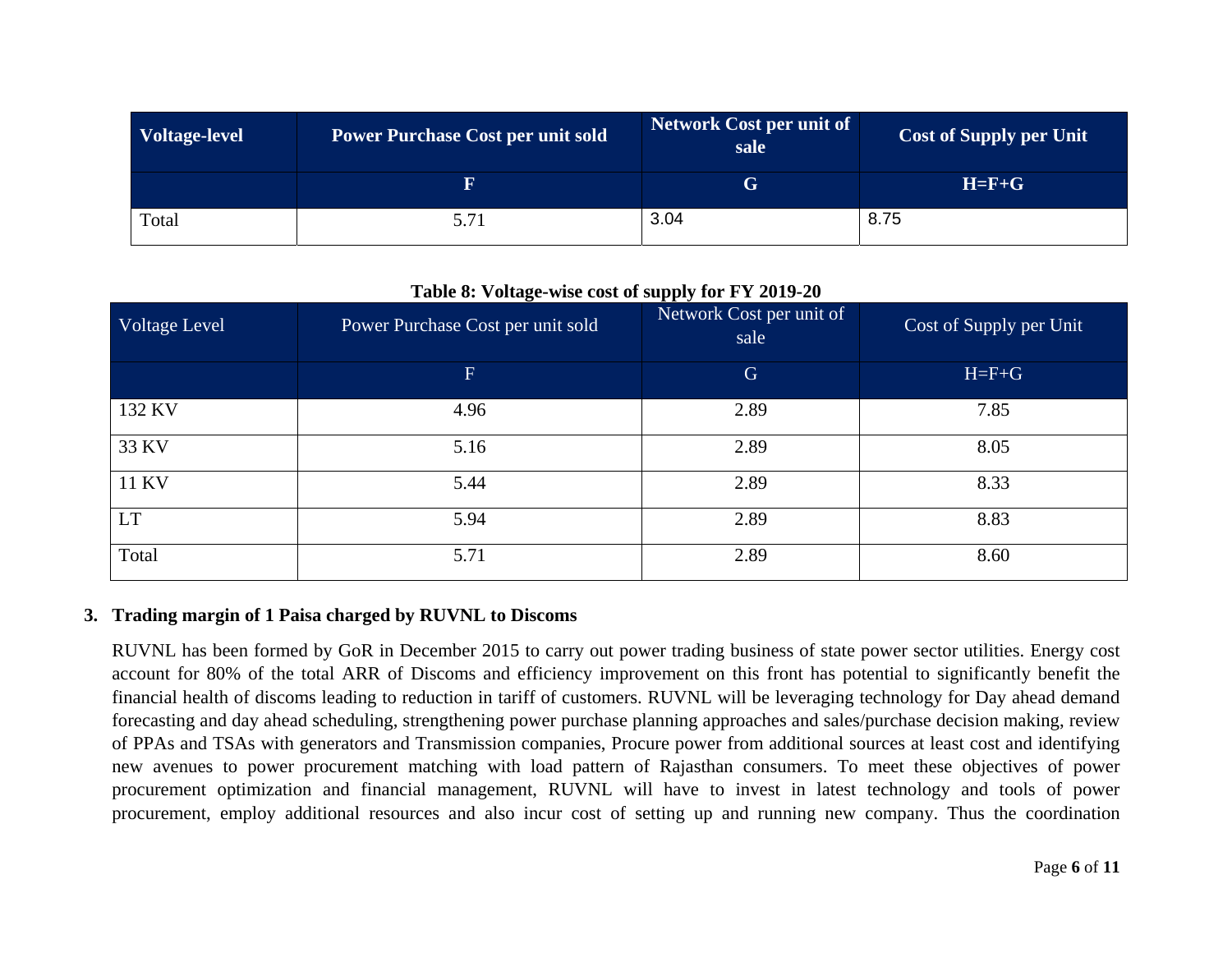committee of Rajasthan energy companies in its meeting dated 31.03.2019 decided that RUVNL will charge 1 paisa on the Energy purchased from "sources other than RVUNL" by it on the behalf of Discoms as trading margin. The petitioner humbly request the Hon'ble Commission to approve the same.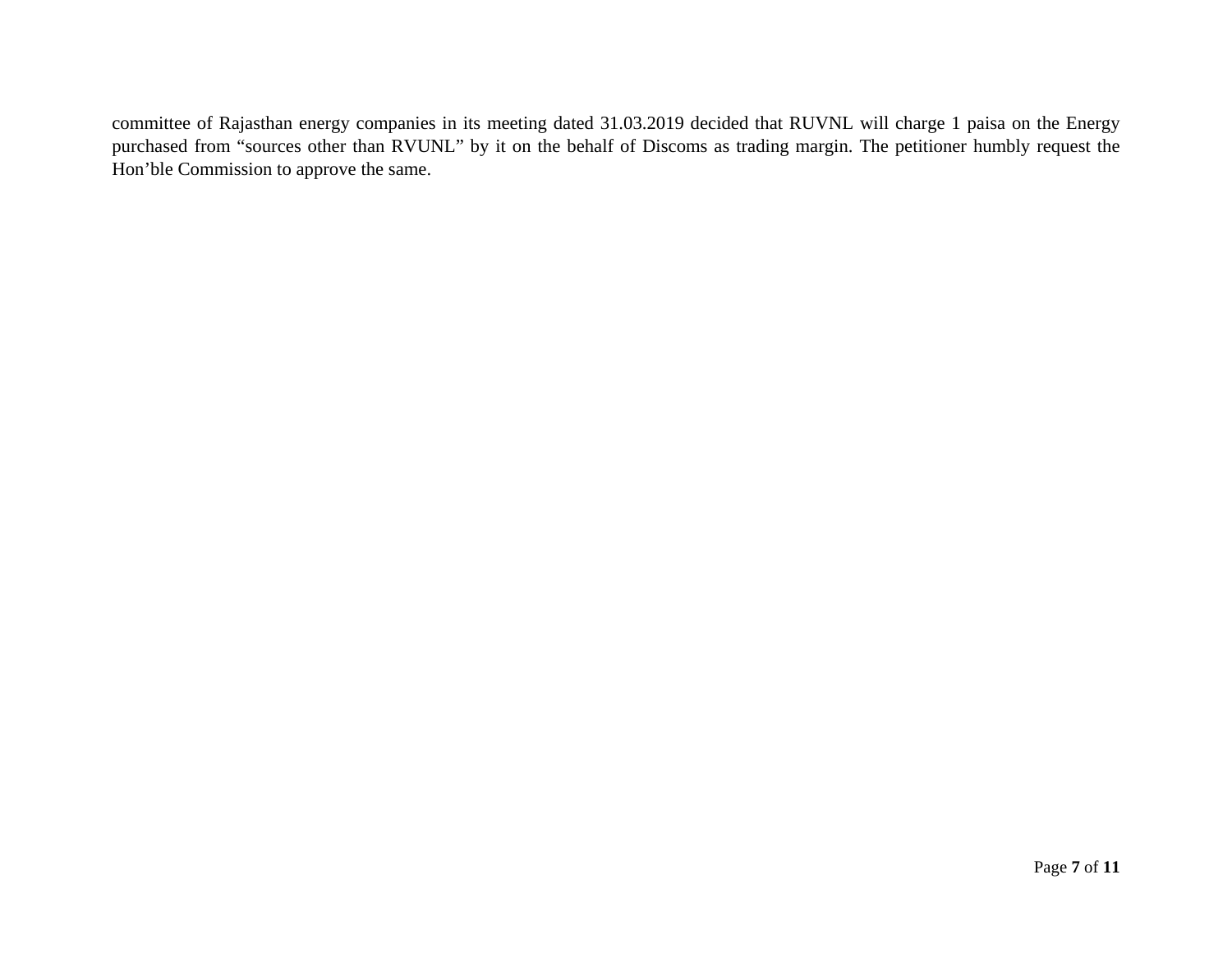## **4. Compliance of Directives:**

| <b>S.</b><br>No. | <b>Directives of RERC</b>                                            | <b>Present Status</b> |                              |                    |      |                                                                                                                                                                                                                                    |                 |                                                                                                                                                                                                                                                                                                                                                                                                                                                                                                                                                                                                                                                                               |
|------------------|----------------------------------------------------------------------|-----------------------|------------------------------|--------------------|------|------------------------------------------------------------------------------------------------------------------------------------------------------------------------------------------------------------------------------------|-----------------|-------------------------------------------------------------------------------------------------------------------------------------------------------------------------------------------------------------------------------------------------------------------------------------------------------------------------------------------------------------------------------------------------------------------------------------------------------------------------------------------------------------------------------------------------------------------------------------------------------------------------------------------------------------------------------|
| 1.               | <b>Renewable Energy</b>                                              |                       |                              |                    |      |                                                                                                                                                                                                                                    |                 | RUVNL has prepared the year wise trajectory for addition of additional solar/wind power<br>capacities enabling Rajasthan Discoms to meet out RPO fixed by RERC up to 2023-24.                                                                                                                                                                                                                                                                                                                                                                                                                                                                                                 |
| 2.               | <b>Waste to Energy</b>                                               |                       | <b>RUVNL</b> for Discom.     |                    |      |                                                                                                                                                                                                                                    |                 | As on date no such waste to energy power plant is operated in Discom area. However the<br>power from such plants will be purchased at the tariff to be determined by RERC through                                                                                                                                                                                                                                                                                                                                                                                                                                                                                             |
| 3                | <b>Changing Nature of</b><br>Grid                                    |                       | 19 no.'s and FRTU 240 no.'s. |                    |      |                                                                                                                                                                                                                                    |                 | SCADA Project under RAPDRP Part-A was awarded to M/s Dongfang Electronics Co. ltd.<br>under TN-37. The present status of the SCADA project as on dated 09.08.2019 for Jaipur<br>City for RTU installed is 78 no.'s and FRTU installed 600 no.'s and in Kota RTU installed                                                                                                                                                                                                                                                                                                                                                                                                     |
| $\overline{4}$ . | Day time Supply of<br><b>Electricity to Rural</b><br><b>Consumer</b> |                       |                              |                    |      | will not only allow the consumers to get free day time power but may also lead to<br>hundred MW or having distributed mini solar plants each with a capacity of 1-2 MW.<br>Action is already initiated on this under KUSUM scheme. |                 | Distributed generation and micro-grids working in tandem with the Grid supply is a great<br>way to improve duration and reliability of supply. The option being explored is of funding<br>the replacement of existing pump-sets with solar pump-sets to agriculture consumers. This<br>substantial savings in terms of power purchase cost for the Discom. Further, the excess<br>energy can also be fed back into the grid allowing the consumers to earn a nominal incentive<br>on the same and thereby ensuring that the water level is also not adversely affected. Other<br>possible options are putting up large centralised solar plants each with a capacity of a few |
| 5.               | <b>Saubhagya Scheme</b>                                              |                       | <b>Scheme</b>                | <b>Particulars</b> | UOM  | The progress under Saubhagya Scheme upto 19.07.2019 as below:<br>Coverage as                                                                                                                                                       | <b>Achieved</b> |                                                                                                                                                                                                                                                                                                                                                                                                                                                                                                                                                                                                                                                                               |
|                  |                                                                      |                       |                              |                    |      | per<br>DPR(Target)                                                                                                                                                                                                                 |                 |                                                                                                                                                                                                                                                                                                                                                                                                                                                                                                                                                                                                                                                                               |
|                  |                                                                      |                       | Saubhagya                    | Connections        | Nos. | 104125                                                                                                                                                                                                                             | 104125          |                                                                                                                                                                                                                                                                                                                                                                                                                                                                                                                                                                                                                                                                               |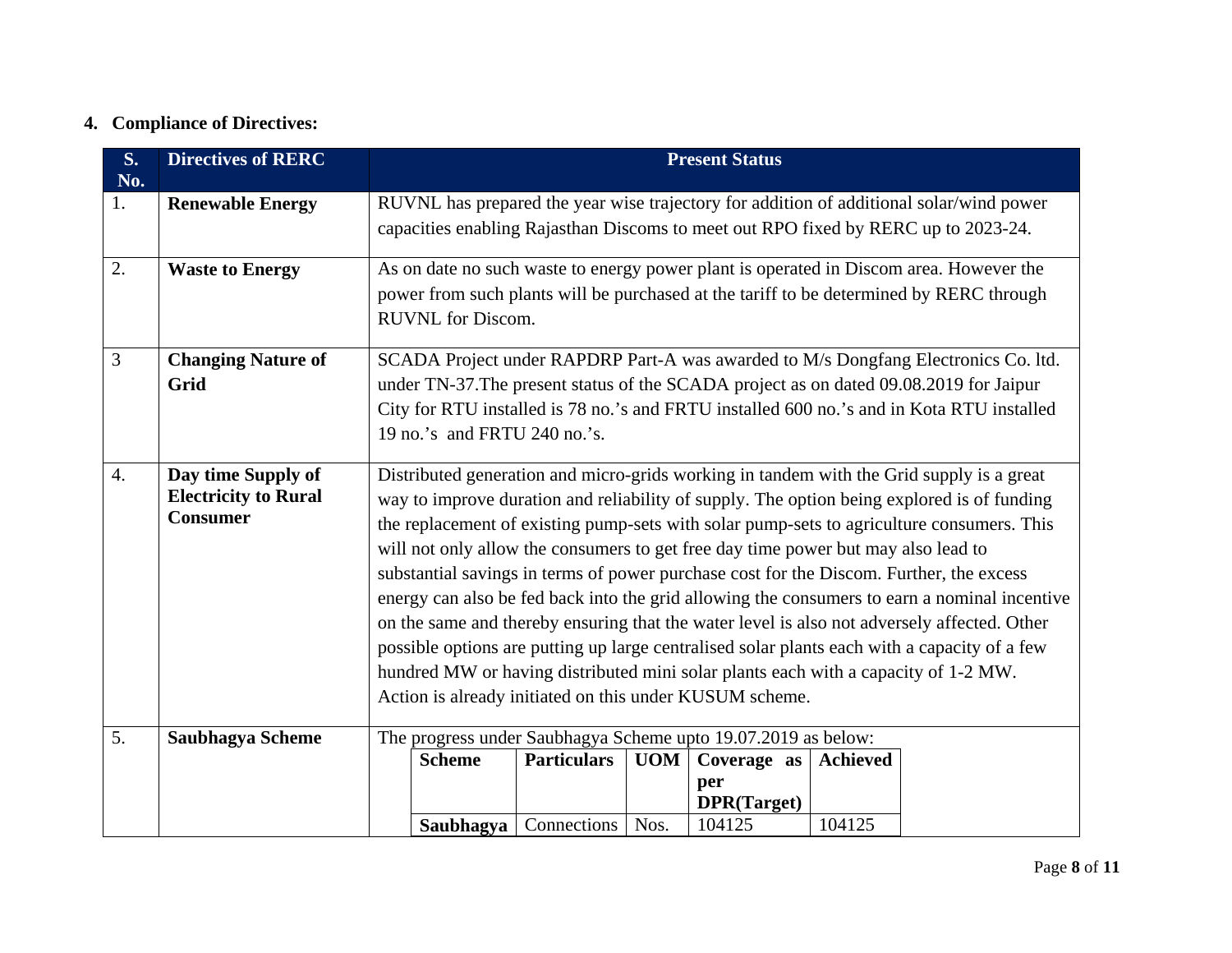|     |                               |                                                                                               | (Grid)            | Total       | Nos. | 104125                                                                 | 104125  |                                                                                          |
|-----|-------------------------------|-----------------------------------------------------------------------------------------------|-------------------|-------------|------|------------------------------------------------------------------------|---------|------------------------------------------------------------------------------------------|
|     |                               |                                                                                               |                   | Connections |      |                                                                        |         |                                                                                          |
|     |                               |                                                                                               |                   | 11 kV Line  | Ckm. | 741                                                                    | 680.63  |                                                                                          |
|     |                               |                                                                                               |                   | LT Line     | Ckm. | 691.44                                                                 | 1208.35 |                                                                                          |
|     |                               |                                                                                               |                   | <b>DTs</b>  | Nos. | 6024                                                                   | 5338    |                                                                                          |
|     |                               |                                                                                               | Saubhagya         | Total       | Nos. | 7211                                                                   | 7211    |                                                                                          |
|     |                               |                                                                                               | (Off Grid)        | Connections |      |                                                                        |         |                                                                                          |
| 6.  | <b>Release of pending</b>     | The Discom is undertaking all efforts to release pending agriculture connection at the        |                   |             |      |                                                                        |         |                                                                                          |
|     | connections                   |                                                                                               |                   |             |      |                                                                        |         | earliest. In FY 2018-19 Jaipur Discom has released 44209 no.'s agriculture connections & |
|     |                               | for FY 19-20 there is a proposed target of 19848 no.'s of agriculture connection's.           |                   |             |      |                                                                        |         |                                                                                          |
|     |                               |                                                                                               |                   |             |      |                                                                        |         |                                                                                          |
| 7.  | <b>Standards of</b>           | The Discom adheres to the Standards of Performance (SoP) strictly. The half yearlySoP         |                   |             |      |                                                                        |         |                                                                                          |
|     | <b>Performance (SoP) for</b>  | report of the period Oct-18 to March-19 submitted to RERC.                                    |                   |             |      |                                                                        |         |                                                                                          |
|     | <b>Discom</b>                 |                                                                                               |                   |             |      |                                                                        |         |                                                                                          |
| 8.  | Metering, billing and         | Discom under TN-64 had issued work order for implementation of "Revenue management"           |                   |             |      |                                                                        |         |                                                                                          |
|     | collection                    | System (Metering, Billing and collection) on SAAS(System as a service) Basis for five years   |                   |             |      |                                                                        |         |                                                                                          |
|     |                               | to M/S BCITS Private Ltd.                                                                     |                   |             |      |                                                                        |         |                                                                                          |
|     |                               |                                                                                               |                   |             |      |                                                                        |         |                                                                                          |
| 9.  | <b>Monthly Billing</b>        |                                                                                               |                   |             |      | Jaipur Discom has started monthly billing in its jurisdiction.         |         |                                                                                          |
| 10. | <b>Arrears</b>                | Discom is putting in its best efforts for the collection of outstanding arrears. The same is  |                   |             |      |                                                                        |         |                                                                                          |
|     |                               | reflected in the lower level of outstanding as compared to the previous year. The outstanding |                   |             |      |                                                                        |         |                                                                                          |
|     |                               | on Government connections at the end of December-2018 stood at Rs 45305.27 (in lacs)          |                   |             |      |                                                                        |         |                                                                                          |
|     |                               | which was reduced to Rs 40391.16 (in lacs) at the end of March-19. The total arrears of       |                   |             |      |                                                                        |         |                                                                                          |
|     |                               | Discom at the end of December-2018 stood at Rs 284943.66 (in lacs) which was reduced to       |                   |             |      |                                                                        |         |                                                                                          |
|     |                               | Rs 227624.60 (in lacs) at the end of March-19.                                                |                   |             |      |                                                                        |         |                                                                                          |
|     |                               |                                                                                               |                   |             |      |                                                                        |         |                                                                                          |
| 11. | <b>Ease of doing business</b> |                                                                                               |                   |             |      |                                                                        |         | Discoms have filed a petition no. 1403/18 before Hon'ble RERC for providing rebate to    |
|     |                               |                                                                                               | large Industries. |             |      |                                                                        |         |                                                                                          |
|     |                               |                                                                                               |                   |             |      |                                                                        |         |                                                                                          |
| 12. | <b>Avoidance of</b>           |                                                                                               |                   |             |      | Discom have set up a grievance cell to address the problems related to |         |                                                                                          |
|     | unnecessary litigation        |                                                                                               |                   |             |      |                                                                        |         |                                                                                          |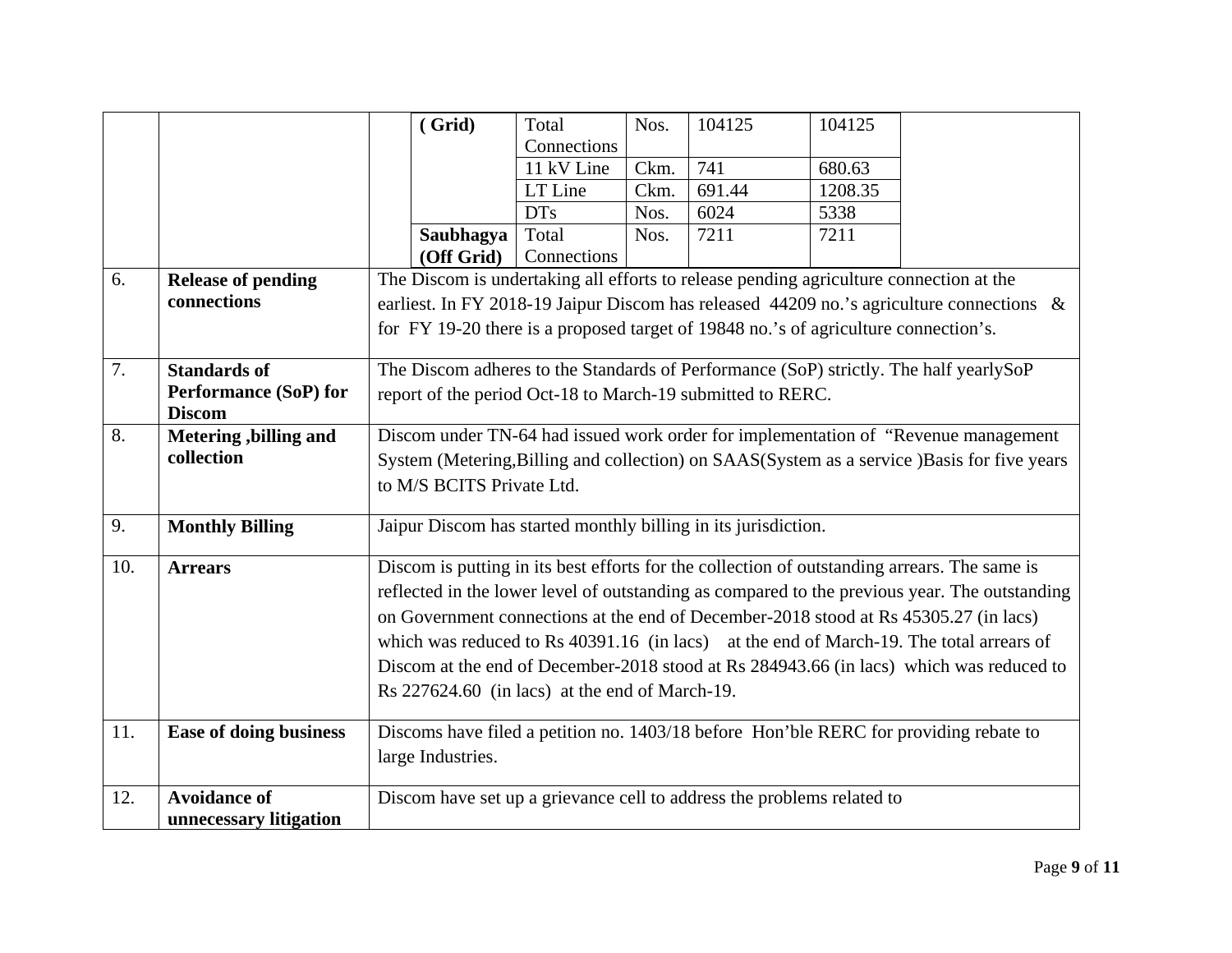|     |                          | connections, billing, metering etc to avoid unnecessary litigations.                                                                                                                                                                     |  |  |  |  |  |
|-----|--------------------------|------------------------------------------------------------------------------------------------------------------------------------------------------------------------------------------------------------------------------------------|--|--|--|--|--|
| 13. | <b>IT</b> implementation | $(1).$ ERP implementation.                                                                                                                                                                                                               |  |  |  |  |  |
|     |                          | Work order for ERP implementation has been awarded to rajcom info Service Ltd. at a cost<br>of 1.51 Cr.                                                                                                                                  |  |  |  |  |  |
|     |                          | The ERP project covers the following modules.                                                                                                                                                                                            |  |  |  |  |  |
|     |                          | a. Human Resource management system.                                                                                                                                                                                                     |  |  |  |  |  |
|     |                          | b. Finance $&$ Accounting.<br>c. Work& Project management.                                                                                                                                                                               |  |  |  |  |  |
|     |                          | d.Material Management.                                                                                                                                                                                                                   |  |  |  |  |  |
|     |                          | (2). Smart Metering.                                                                                                                                                                                                                     |  |  |  |  |  |
|     |                          | Discom under TN-71 & TN-72 have take initiative for implementation of AMI/Smart                                                                                                                                                          |  |  |  |  |  |
|     |                          | metering for the consumers and work order had been awarded to M/S Genuses Power                                                                                                                                                          |  |  |  |  |  |
|     |                          | Infrastructure LtdPresently matter is on hold.                                                                                                                                                                                           |  |  |  |  |  |
|     |                          | (3). AMR based DT/Consumer Metering                                                                                                                                                                                                      |  |  |  |  |  |
|     |                          | Discom under TN-62 have take initiative implementation of AMR system for DT's $\&$<br>consumer on Infrastructure as a service basis to M/s Secure Meter Ltd., it will cover the<br>village which is having population of more than 5000. |  |  |  |  |  |
|     |                          | DT AMR<br>41000 no.'s<br>$=$                                                                                                                                                                                                             |  |  |  |  |  |
|     |                          | Consumer AMR(NDS, SIP, MIX Load upto 18.65 KW(25 HP)<br>35000 no.'s                                                                                                                                                                      |  |  |  |  |  |
|     |                          | Consumer AMR(MIP and HT for above 18.65 KW(25 HP)<br>15000 no.'s<br>$=$                                                                                                                                                                  |  |  |  |  |  |
|     |                          | Presently matter is on hold.                                                                                                                                                                                                             |  |  |  |  |  |
|     |                          | <b>Other IT INITIATIVES</b>                                                                                                                                                                                                              |  |  |  |  |  |
|     |                          | <b>Mobile app</b> : Discom is having two app's:                                                                                                                                                                                          |  |  |  |  |  |